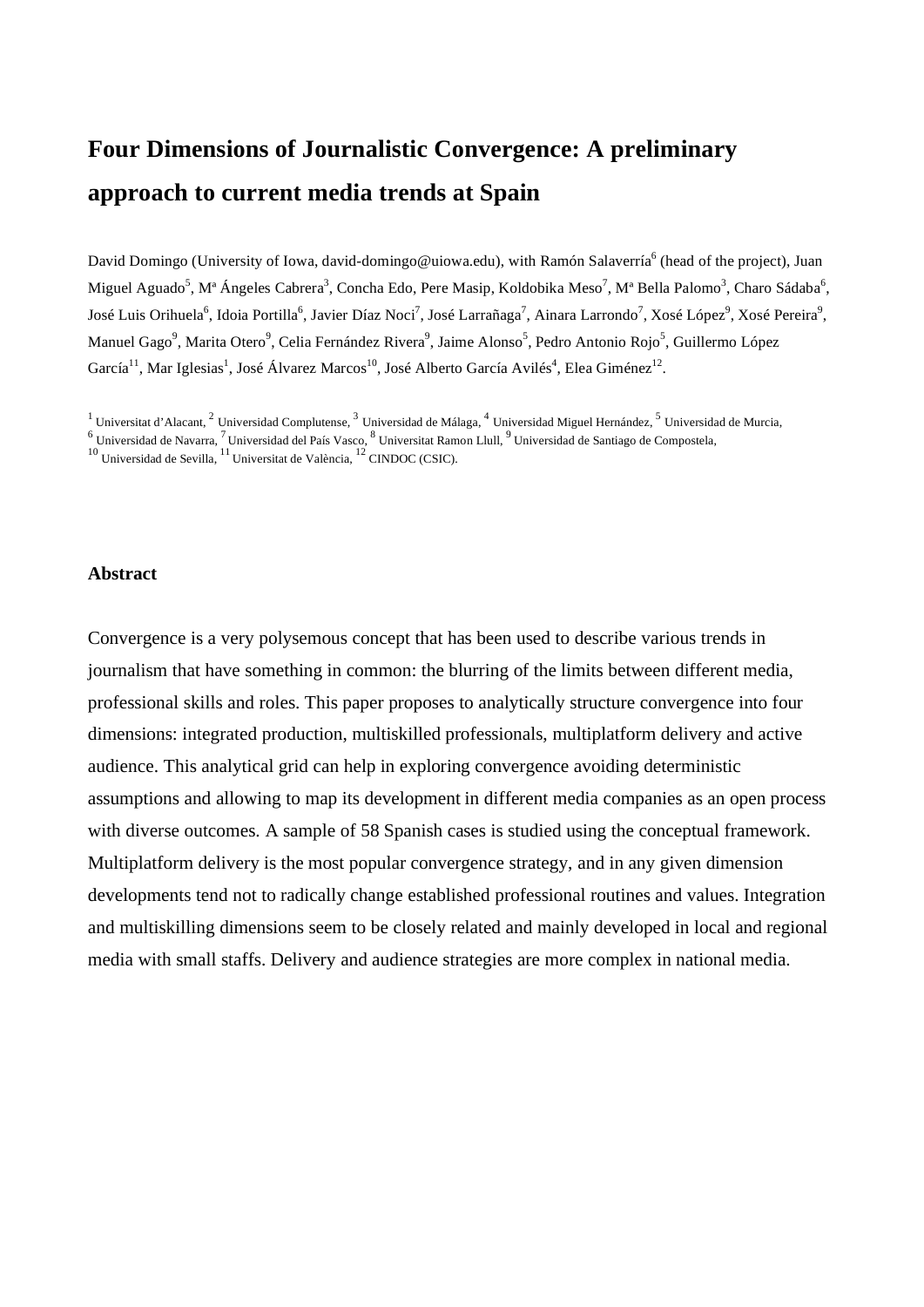## **1. Convergence, a multi-dimensional concept**

In the last decade, the development of the Internet as a news medium, digitalization in audiovisual media, corporate concentration and the declining circulation of traditional media persuaded both academics and professionals that convergence could be the savior of journalism in the 21<sup>st</sup> century. However, empirical research dealing with actual convergence projects suggest that there is no single solution when putting this idea to work; there are as many definitions of the concept as newsrooms exploring it (Silcock and Keith, 2006). The professional culture of different media backgrounds, business priorities, the attitude of individual journalists; several factors have a decisive role in shaping the evolution and fate of convergence projects (Singer, 2004; Boczkowski and Ferris, 2005; Klinenberg, 2005), and studies reveal that the consequences of coordinating the production and distribution of content are not always positive for news quality, professionals satisfaction or even business results (Cottle and Ashton, 1999; García Avilés, 2006; Ketterer *et al.*, 2004).

In this paper, we propose articulating the polisemy of convergence into four dimensions that synthesize the different meanings attributed to the concept and offer a more operational framework for the analysis of the phenomenon. The common ground for any process labeled as journalistic convergence is the blurring of the limits between different media –professional skills, formats, production strategies (Dupagne and Garrison, 2006; Silcock and Keith, 2006). Deuze (2004) adds another similar trend: the blurring between the roles of producer and consumer. We propose to analytically structure convergence into four dimensions that cover different phases of the communication process:

- Integrated production
- Multiskilled professionals
- Multiplatform delivery
- Active audience

Any of these dimensions of convergence can be developed in the media on its own, but in many cases they are part of the same convergent project. Even though the four dimensions can be intrinsically related to one another in the projects, an analytical separation can be much useful to identify the leading proponents and the resisting clusters in any given convergence process.

Breaking up the concept of convergence into four dimensions we aim to neutralize technological determinism and a usual mindset in the industry that states that full integration is the necessary final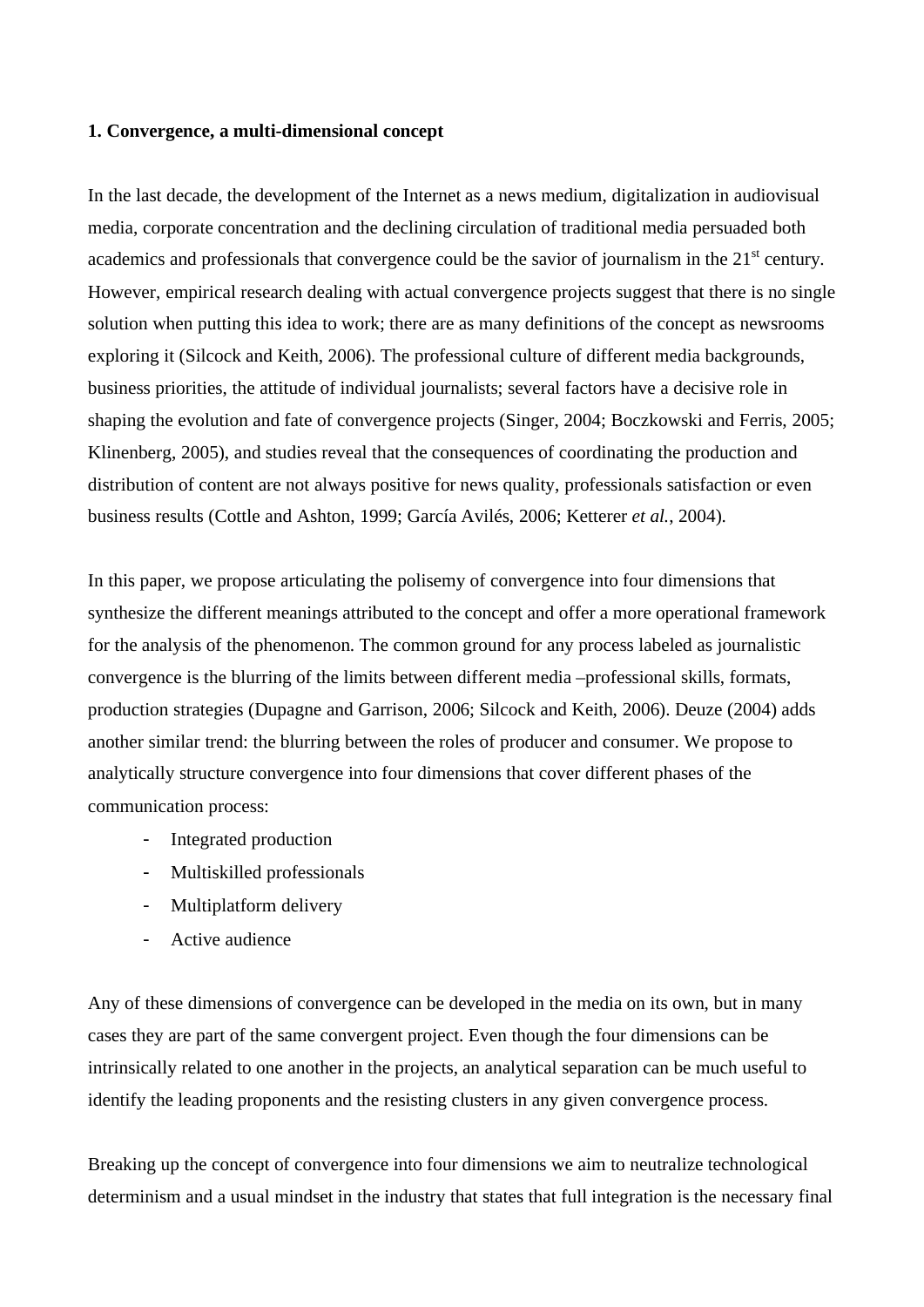step of any convergence project. We want to avoid classifying the experiences into a "continuum" such as the one proposed by Dailey *et al.* (2005). This model assumes that any form of convergence that is not full integration is just a stage in the process. We agree with the criticism of Deuze (2004: 140) to this approach: "Such models tend to ignore that convergence does not have to be a linear process, that it may fail, or that it leaves some parts of the organization untouched". With a four dimensions model, each of the dimensions can have a different level of development, making convergence an open process with many possible different outcomes, which is what empirical research suggests.

We consider that every single project has its own contextual factors that shape the development of convergence dimensions and produce positive and/or negative outcomes in the process. Corporate and technological convergence play a transversal role in the evolution of each of the four dimensions (Salaverría, 2003). Nevertheless, we want to avoid oversimplifying the analysis: journalistic convergence should not be regarded as just an "effect" (Dupagne and Garrison, 2006) of corporate or technological trends. Technical innovation is always based on professional and economic decisions (Boczkowski, 2004a) and journalists adapt new tools to their own expectations, skills and routines. Therefore, journalistic convergence must be discussed not as a technologydriven process, but as a process that uses technological innovation to achieve specific goals in specific settings (Boczkowski, 2004b; Domingo, 2006), and that is why each convergence project can have a different outcome.

This paper discusses relevant parameters to analyze each of the four dimensions and offers preliminary results based on the study of 58 Spanish media companies that sum over a hundred media ventures (newspapers, magazines, television and radio stations, news websites) with some sort of convergence process under development. We followed the suggestion of Boczkowski and Ferris (2005) to take media groups as the unit of analysis in order to get a clearer idea of the relationships among different media. During November and December 2006, the research team<sup>1</sup> made a comprehensive selection of cases (from local to national scope) and coded the situation of each media group into an analytical grid based on the four convergence dimensions. Data was gathered using corporate information available at the websites and interviews with news editors when it was necessary to clarify some aspects of their convergence strategy. The results presented here can be regarded as a first picture of journalistic convergence in Spain.

<u>.</u>

 $<sup>1</sup>$  A group of 25 researchers form 12 universities and research centers have teamed up to conduct a 3 year research</sup> project on media convergence in Spain, starting in 2006. The project is funded by the Spanish Ministry of Education and Science.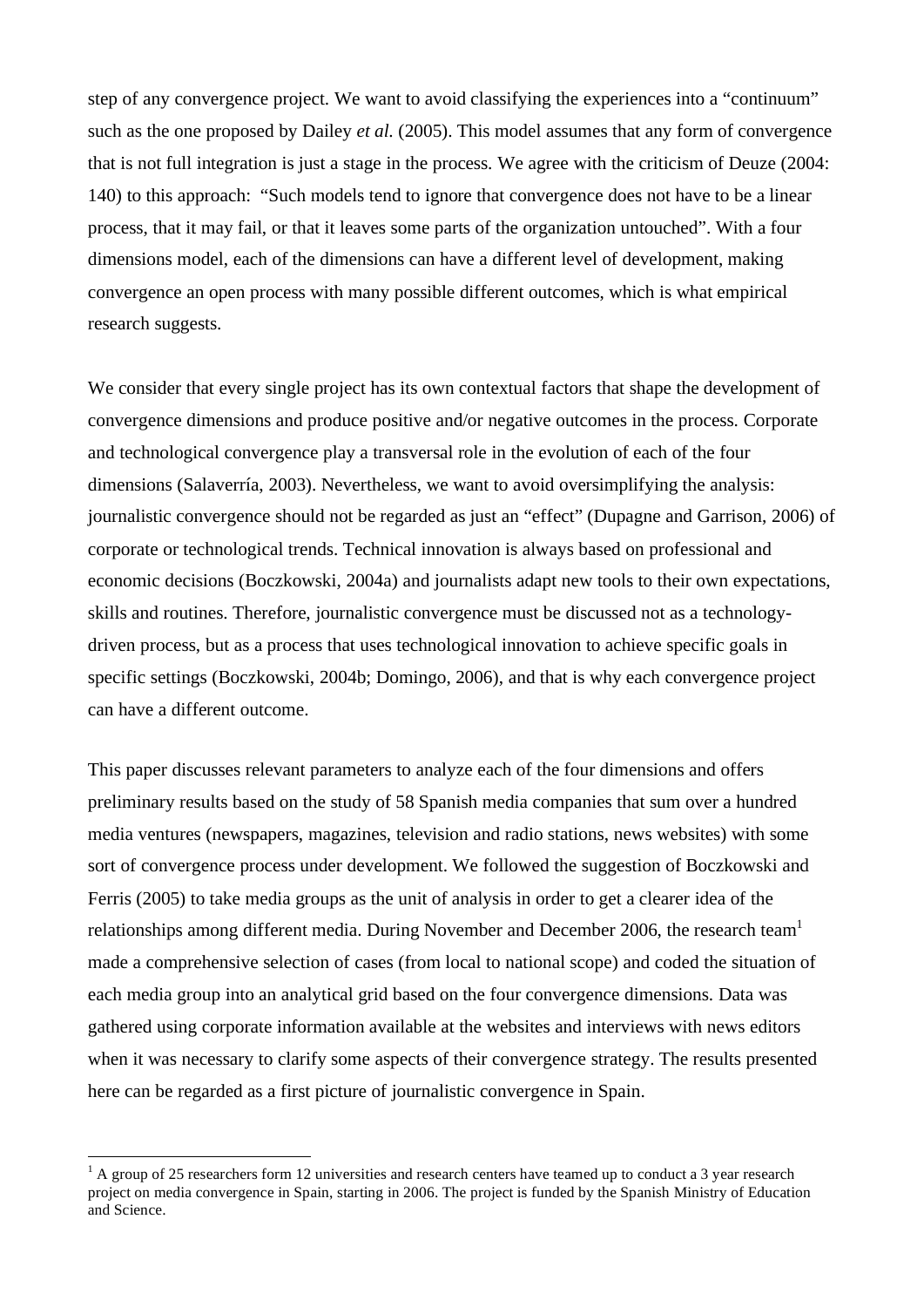Graphic 1 shows how among media companies exploring convergence; multiplatform delivery is the most common dimension. Multiskilling and newsroom integration are being developed, in different degrees of complexity, by more than a half of the cases, usually very linked together. Audience participation, the form of convergence that may challenge more dramatically the journalists' professional routines and values is the least pursued of the dimensions. Each of the following sections in the paper covers one of these convergence dimensions, the theoretical implications and the empirical data collected in our study.



**Graphic 1. Journalistic convergence dimensions in Spanish media**

# **2. Integrated production**

The most relevant signs of convergence in this dimension are to be found in the reorganization of newsrooms, but obviously this is closely linked to the redefinition of professional roles (see section 3), technological innovation and the development of new news formats and languages. Theoretical and empirical literature has thoroughly described the potential models of integrated production. Authors differentiate between *low* degrees of convergence –when independent newsrooms collaborate more or less often– and more developed forms of integration, through coordination desks of separated newsrooms or the integration of all the journalists into one newsroom that produces content for different outlets at the same time (Dailey *et al.*, 2005; Killebrew, 2005; Quinn, 2005a). These last models assume that there is some sort of common planning of the news coverage delivered by every outlet. This would ideally foster a more efficient production that would use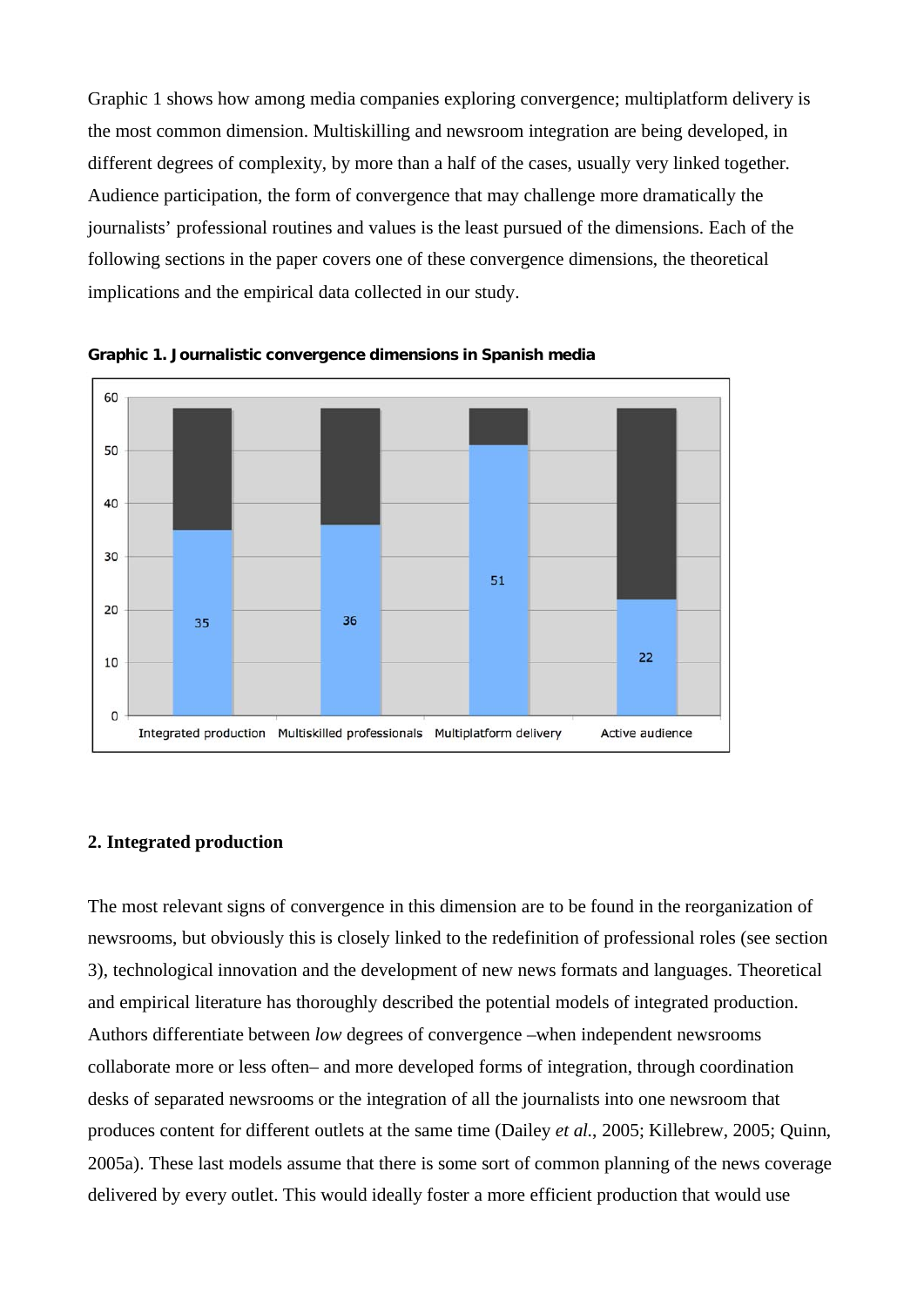every medium strengths to offer the most useful information in each of them at the right moment. Media groups may use these coordinated strategy to promote audience loyalty (Salaverría, 2003).

Researchers have pointed out that the integration strategy may diminish the diversity of approaches that the separate media take toward a community, may ignore intrinsic differences among media formats that contribute to heterogeneous journalistic discourse, and may make immediacy prevail over analysis (Huang *et al.*, 2004). Quinn (2005b) suggests that the key for any project to achieve positive results and avoid these risks is whether the process is based on fostering news quality or, instead, on cutting production costs. This second option, very attractive for media companies, seems to have an important negative impact in the product quality (Cottle and Ashton, 1999).

Digitization of the production processes has been the technological innovation that has supported newsroom integration. After the general adoption during the 1980s (and 1990s in Spain) of computers as the text processing and layout designing tool in newspapers (Boczkowski, 2004b; Masip, 2005), and the later incorporation of digital audio and video editing processes in the broadcasters newsrooms (García Avilés *et al.*, 2004), the current trend is the development of digital content management systems that allow the newsrooms to store any news materials into databases that make them available to every journalist and ease the adaptation process of the content from one medium to another. This can actually help in the acceleration of production cycles and the consolidation of a professional culture of immediacy that broadcasting news started but online journalism has reinforced (Kansas and Gitlin, 1999; Domingo, 2006). Online journalism is also leading another convergence trend that can have implications in integrated newsrooms: the development of a multimedia news language (Salaverría, 2005) that combines textual, audiovisual and graphic news genres into a new set of production practices that is still on the initial phases of its configuration.

The basic parameters we have set up to analyze this dimension of convergence are the degree of integration and the number and kind of newsrooms involved. 60% of the media companies analyzed have developed some sort of newsroom convergence. However, full multimedia newsroom integration (8 cases) and systematic coordination among separate newsrooms (7) are a minority, and a more informal collaboration is the most common option (graphic 2).

Most of the initiatives (30 out of 35 media groups having some sort of integrated production) were at a local or regional level, suggesting that smaller-sized companies may be more willing to explore convergence as a way to optimize the productivity of their small staff. It is relevant to point out that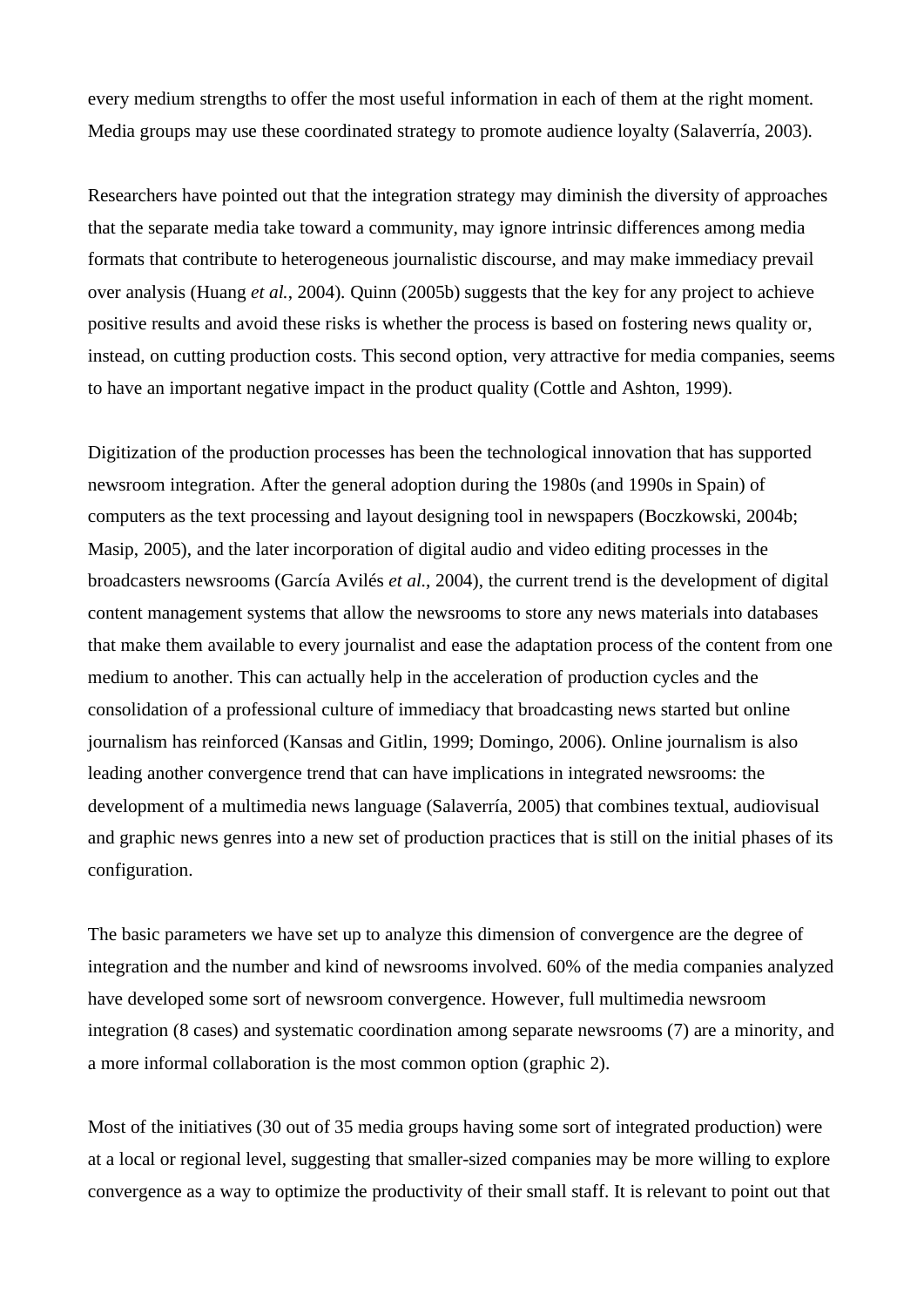many national multimedia groups are applying collaboration, coordination or integration strategies within their regional branches while they keep independent the newsrooms of their flagship national newspapers and broadcasters. Vocento is the paradigmatic case. However, after the main national free daily *20 Minutos* decided to merge their print and online newsrooms in February 2007, other newspapers (*La Vanguardia*, *El Mundo*) and broadcasters (CCRTV) have announced their willingness to walk the full online-offline integration path.



**Graphic 2. Degree of newsroom integration**

Collaboration between independent newsrooms has been one of the most long-standing practices among local and regional broadcasters (12 out of 20 cases in this category). Radio and TV news staff share story audiovisual materials and some produce programs for both media. Collaboration is restricted to individual journalists; newsrooms stay separated in most cases, with no overall coordination. Multimedia groups (with print, web and broadcast ventures) and, again, broadcasters, are the ones that have explored stable coordination of different newsrooms. In the case of integrated newsrooms, besides *20 Minutos*, local newspapers are the ones with more experiences (4), basically because they opted to avoid having specific staff for the website. Two local multimedia companies and a national media company specialized in sports (*Marca*) are the rest of the examples of integration (table 1).

It is worth discussing in more detail the cases of *20 Minutos* and Vocento. The free newspaper, owned by the Scandinavian Schibsted, has followed the international strategy of the media group.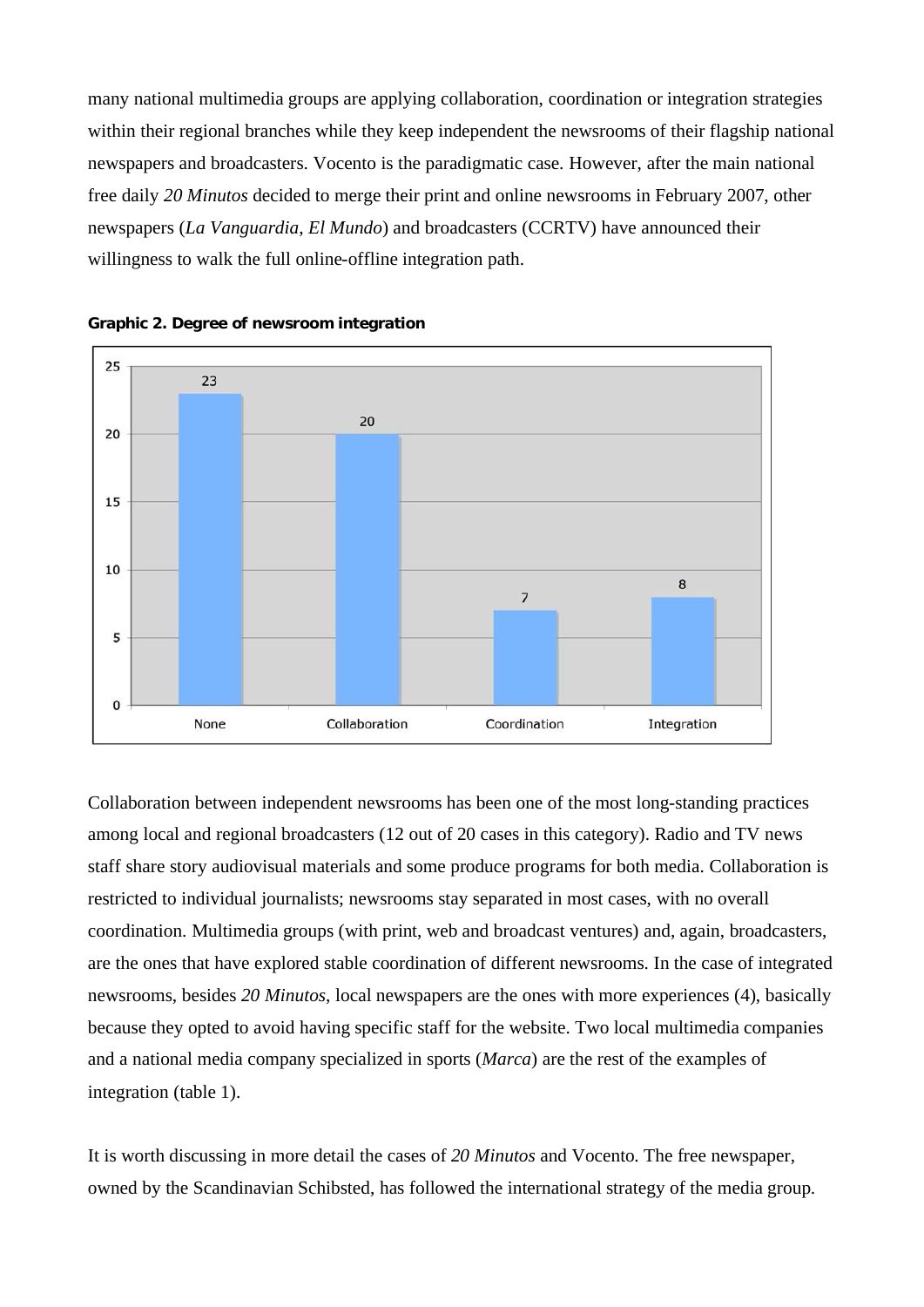The integrated newsroom produces news and service and entertainment content 24/7 in three shifts. The editors decide with any given story if it will be posted online and/or in the print edition. They may decide they want to keep a story for the following day newspaper instead of scooping it online. This new publishing philosophy has required a mentality shift in the journalists, to think on both media as their possible targets. The editors aim to have a coherent news strategy for both the paper and the web and want the journalists to start developing new content, such as mobile alerts, video and animated graphics, avoiding duplicated tasks and improving the overall quality of the products.

|               |   | Print+web   Print+broadcast   Broadcast+web   Radio+TV   Print+web+ |     | broadcast | Total |
|---------------|---|---------------------------------------------------------------------|-----|-----------|-------|
| Collaboration |   |                                                                     | 1 ገ |           | 20    |
| Coordination  |   |                                                                     |     |           |       |
| Integration   | 5 |                                                                     |     |           |       |

**Table 1. Media involved in integrated production initiatives** 

Vocento is one of the biggest media holdings in Spain, the consequence of the merger of two multimedia groups in 2001. Their historical strengths were regional newspapers, but they have pursued a very aggressive strategy of diversification towards audiovisual and online media. In 12 different regions they own a newspaper, a radio station, a television, a web portal, a free daily and an advertising company. They have created the role of "multimedia coordinator" in each of the regions, in order to foster content sharing and common strategies among the different newsrooms. This strategy is technologically backed by a content management system shared by all the newsrooms nationally. Since 2006, this system allows different media in the same region, but also media from different regions to use stories produced by other newsrooms. This coordination never crosses the point of having journalists of one medium working for another one; the newsrooms stay completely independent.

# **3. Multiskilled professionals**

Journalistic convergence can be also analyzed from the standpoint of the redefinition of professional roles and skills of reporters and editors. Scholars suggest that current trends can basically summarized in the idea of flexibility (Veseling, 2000). The ideal multiskilled journalist, as some authors have suggested to label them (Bromley, 1997) would be able to produce news for any medium using any technological tool needed in every step of the process. They would be able to adapt the stories to the language of each medium and develop the whole production process.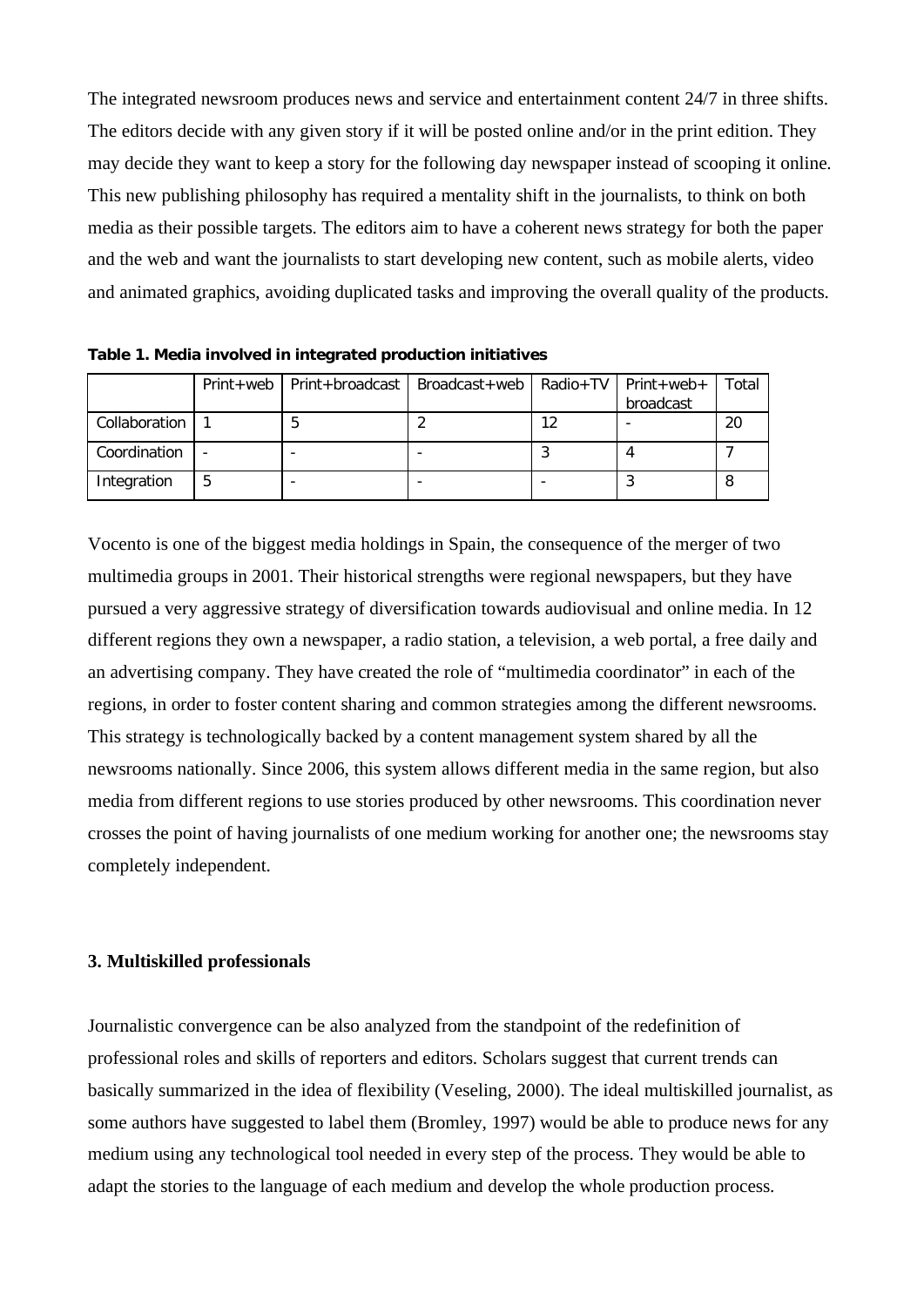Besides this, journalists also may need to be flexible in the topics they are to be ready to cover.

Research has showed that multiskilled journalism has usually been promoted by media companies to justify job cuts. Digitization was already used in the 1980s to make many technical positions redundant in the newspapers, giving journalists more and more responsibilities beyond news writing. The same happened in broadcasting. This may empower the journalists to have a greater degree of control over the final product and guarantee a more coherent coverage of the same event in different media, but also can overwhelm them and provoke poorer performance than singlemedium news production (Bromley, 1997; Cottle and Ashton, 1999). From the corporate perspective, the investment in technology can be naturally compensated by job cuts as digitization makes technical tasks easier to be dealt with by the journalists themselves (Quinn, 2005b: 29).

We have defined three different parameters to analyze multiskilling trends. The first category differentiates specific forms of multiskilling being developed (Micó, 2006):

- Media multiskilling: journalists produce content for different media.
- Issue multiskilling: professionals report on news related to different thematic areas
- Technical multiskilling: reporters are responsible of performing most of all of the production tasks.

The degree of complexity of multiskilling is also considered, as well as the number of media involved. Moreover, we explored whether the professionals received training for the new skills they had to perform.

Multiskilling is being experimented by 36 of the media companies. Media multiskilling is the most common form (23 cases), and is found in newsrooms with some sort of integration. Issue multiskilling is found in 18 occasions. Most of the cases only have one of these two forms of professional convergence. Technical multiskilling (11 cases), instead, is almost every time found as a complement of media multiskilling (graphic 3). Only few media companies have adopted the three forms of convergence at the same time, having their journalists producing stories on any topic, for different media and performing most of the technical production tasks.

The cases are two local broadcasters and a mostly unique news agency (ACN) created in 1999 with a multimedia strategy from the very beginning. At ACN, every journalist covers a small territory and shots video, audio and photos, writes the texts and voice-overs on-site using a laptop, edits the stories and sends them online to the agency website. At the central newsroom, the editors check each piece before distributing it through the online database.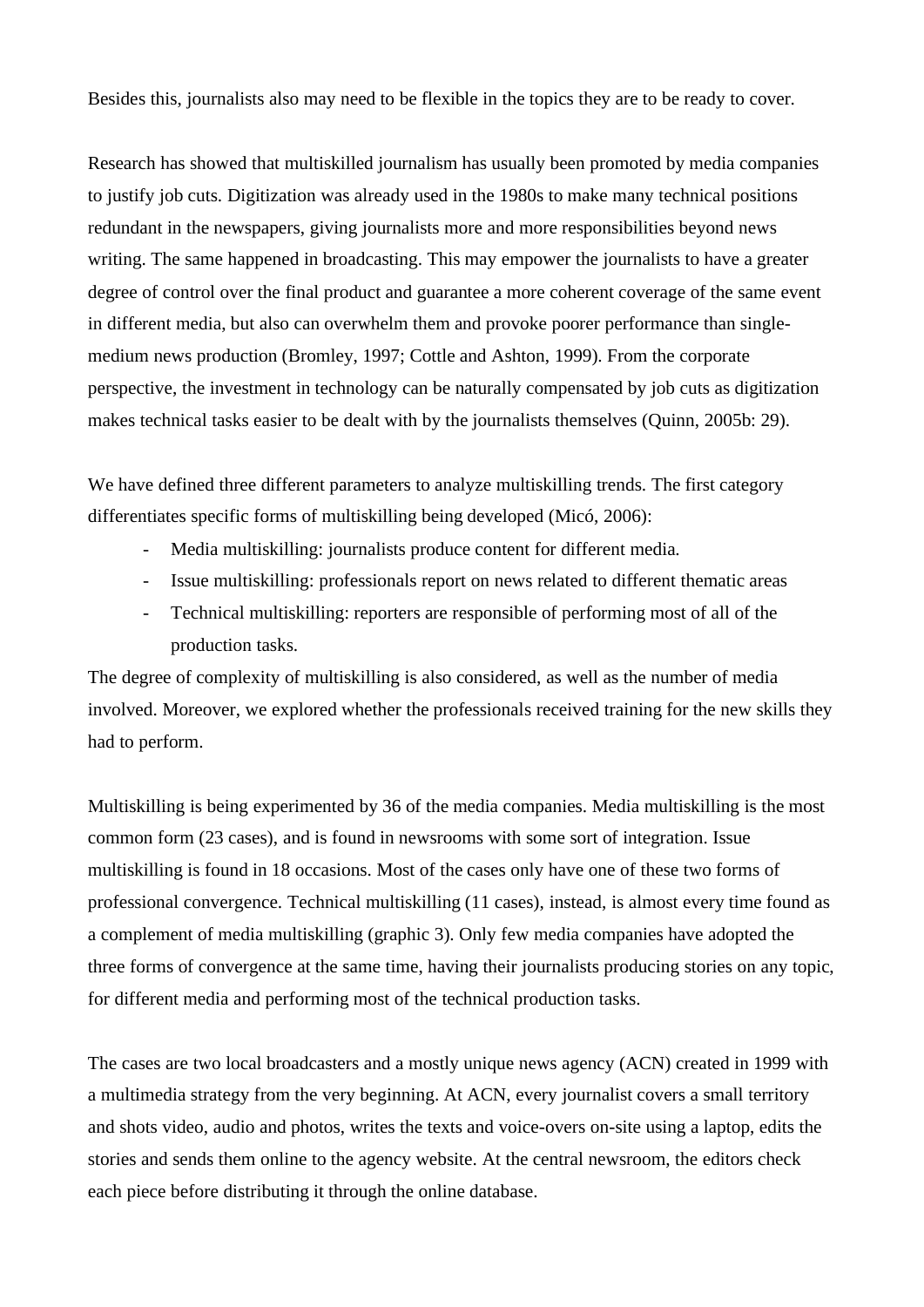#### **Graphic 3. Multiskilling forms**



Most of the initiatives are found in regional media, with just one national media developing multiskilling strategies (again, the sports news company *Marca*). As newsroom integration, it seems that the smaller media seem to be more prone to explore this option, whether it is for necessity or for certitude. When analyzing which media are involved in multiskilling projects, it is clear that the process is transversal. Except for magazines, any other media format has a similar amount of cases. Online journalists are the ones involved in more media multiskilling, while radio journalists are the ones having to deal more often with issue diversity. Broadcast and online journalists are the ones usually dealing with technical multiskilling (table 2).

**Table 2. Multiskilling forms and media involved** 

|              | Newspapers | Magazines | Radios | <b>TVs</b> | Internet       | Agencies |
|--------------|------------|-----------|--------|------------|----------------|----------|
| Media        | 13         | 5         | 10     | 12         | 16             |          |
| <b>Issue</b> |            |           |        | 8          | Ö              |          |
| Technical    |            |           | C      | 5          | C              |          |
| Total cases  | 18         |           | 18     | 18         | 2 <sup>1</sup> |          |

There is an average of three different media involved in media multiskilling projects. The Internet is the one present in most of the cases (21 out of 36), and the newspaper-web relationship is one of the most popular. However, radio-television (and web) multiskilling is the most common combination. The broadcasting tradition on one side, and the text connection between newspapers and the web seem to draw an important line in the development of multiskilling. Just five cases have a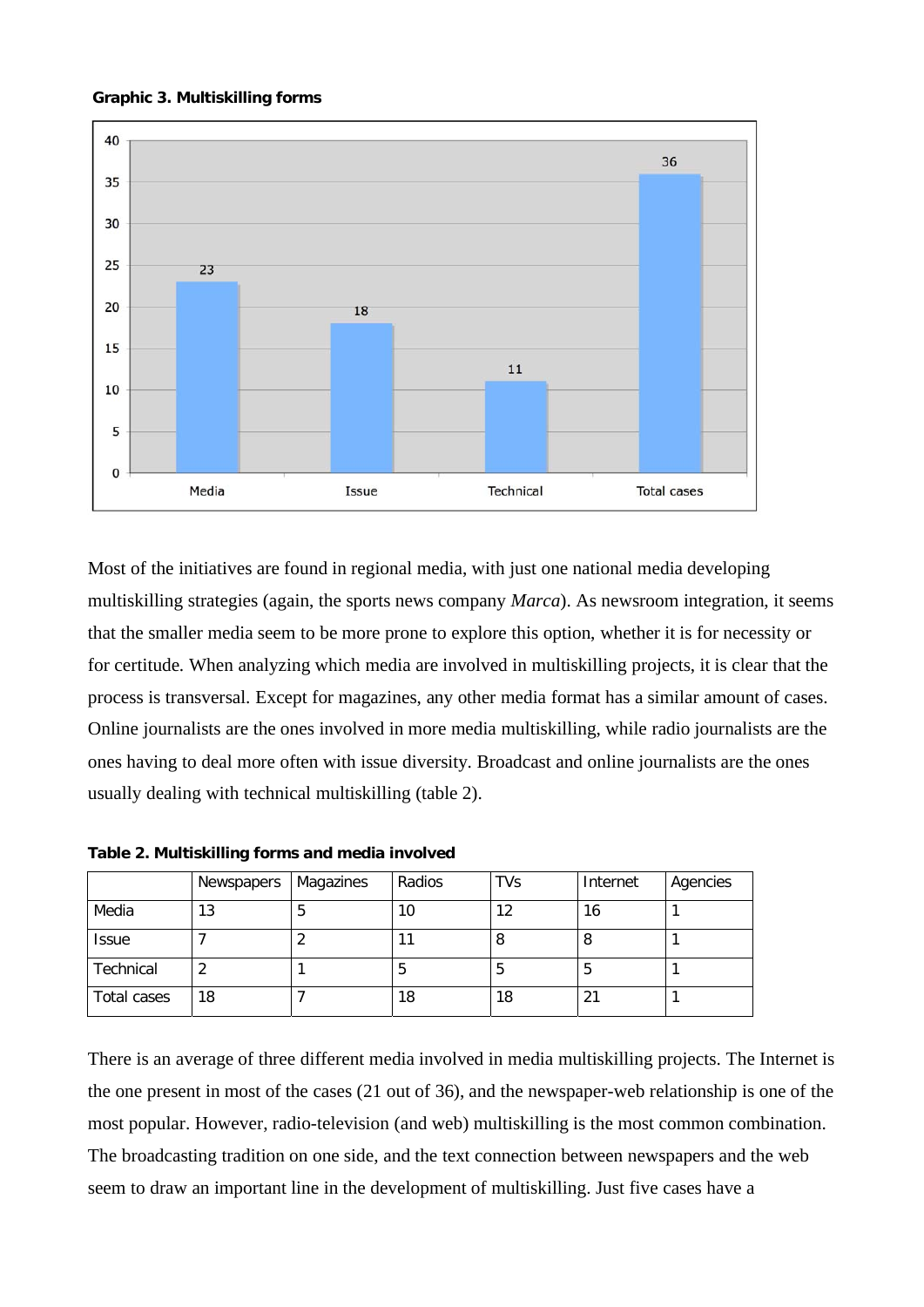converging initiative that puts together print, broadcast and web. Issue and technical multiskilling involve less different media at the same time, one or two in most of the cases. They are mostly found in broadcasters. The degree of multiskilling is not very intense in most of the cases (table 3).

|        | Newspaper | Magazines | Radios | <b>TVs</b> | Internet | Agencies | Total |
|--------|-----------|-----------|--------|------------|----------|----------|-------|
| Seldom |           |           | 10     | 12         | o        |          | 14    |
| Often  |           |           |        | О          | 11       |          | 15    |
| Always |           | J         | э      |            | 4        |          |       |

**Table 3. Degree of multiskilling in each involved medium** 

We also found that journalists seldom have specific training for multiskilling. In just four cases did the media companies offer some courses for their staff. This means that most of the journalists have to learn new routines and skills while they perform their news production tasks.

# **4. Multiplatform delivery**

Distribution of content has been the dimension of convergence that more visibly has developed in recent years, even though journalism research has seldom paid attention to the implications of this trend. The maturity of the Internet and mobile communications, as well as the data-enabled digital television systems, have broaden the range of options for the citizens to access the news. Digitization, again, has facilitated the development of multiplatform delivery strategies that aim to make news distribution as efficient as possible, ideally using the work of one reporter on an issue as the common source for any version of the story in the different outlets of the media company.

There seems to be a virtuous circle accelerating the development of multiplatform delivery technologies. All the actors seem to benefit: telecommunication companies and software developers foster new content services as a way to find new revenue opportunities; the media perceive multiplatform strategies as a way to reach new audiences and increase the visibility of their content; and the users may be attracted by the easy anywhere-anytime access to news.

Media industry observers predict an important shift from an offer-focused production to a demandfocused production (OPTI, 2003: 20). The model focused on the offer, prevailing during the  $20<sup>th</sup>$ century, is founded in the idea that journalists define what content, when and how is delivered to the audience. In the demand-focused model, users have more control over the content that they want to consume, as well as the way and time to do it. RSS feeds, podcasts, video on demand and web 2.0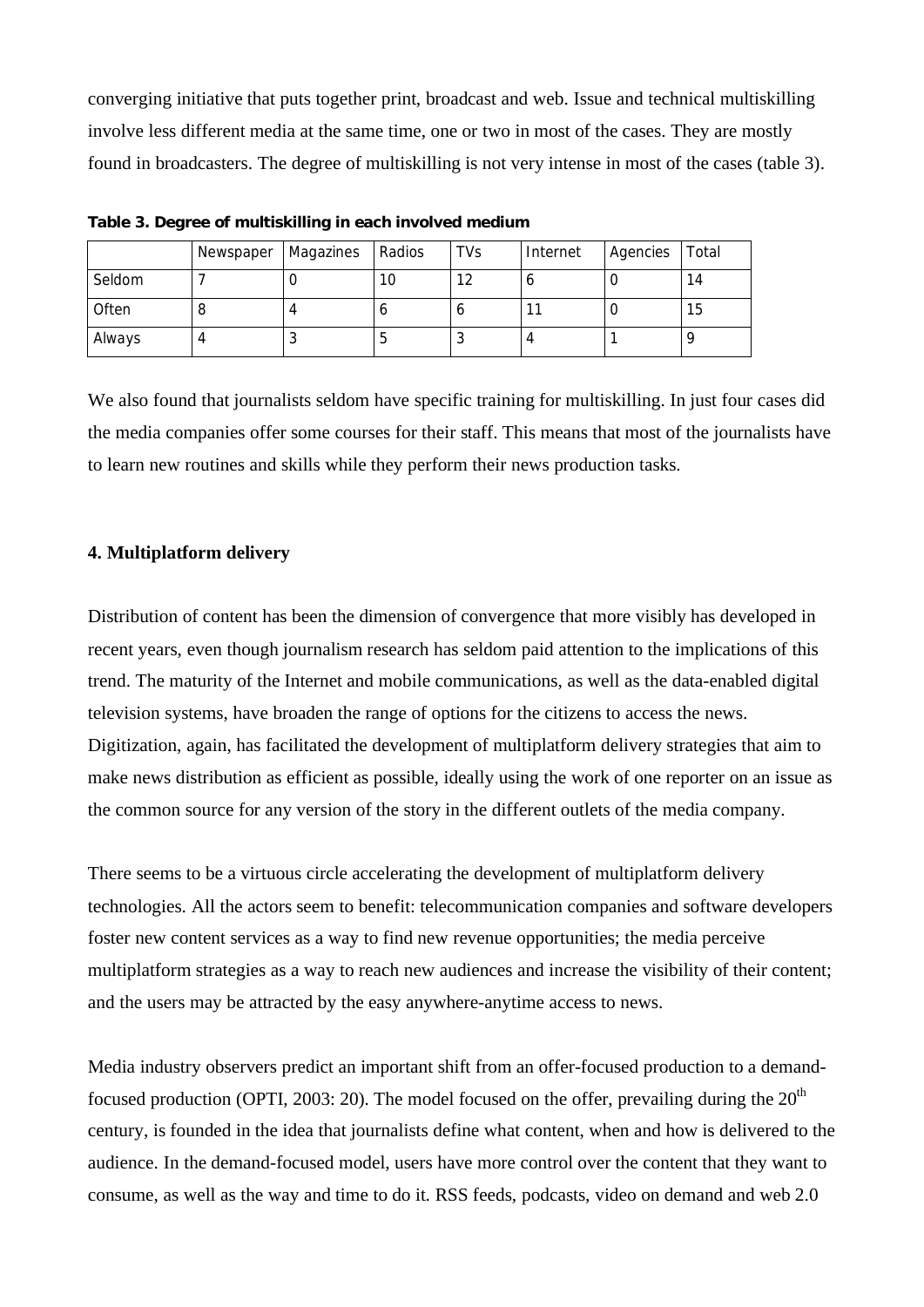services are specific technical solutions used to develop this new delivery model (O'Reilly, 2005). However, it is yet to be seen whether this trend changes the production routines at all.

The key parameter to analyze this dimension is how multiplatform delivery is managed. Digital technologies let the process to be completely automated, having a database and software that repurpose to different outlets literal or shorter versions of the content originally produced for one medium. Another strategy is that a journalist does all or part of the repurposing; human intervention in the process can improve the quality of the result. And, in integrated newsrooms, every story can be originally produced already to fit different media at the same time. We also pay attention to automated delivery systems that may foster the demand-focused model.

Multiplatform distribution is the most prevalent form of convergence among the studied cases; more than 85% have some sort of multiple media content repurposing. This process is mostly done automatically (33 out of 51 cases), without the participation of journalists (table 4), but there are some newsrooms (14) that have journalists doing this task and others (9) opt for a fully coordinated production of content for multiple media. In fact, some media combine different forms of distribution, with specific policies for different kinds of content.

|                                                                           | Just this<br>form | Combined with<br>other forms | Total |
|---------------------------------------------------------------------------|-------------------|------------------------------|-------|
| Independent content for<br>each medium                                    |                   |                              |       |
| Scarce content exchanges<br>among media                                   | 6                 |                              | 13    |
| Automatic repurposing of<br>content from one medium<br>to others          | 23                | 10                           | 33    |
| Repurposing of content<br>made by journalists                             | 10                | 4                            | 14    |
| Coordinated production of<br>content for multiple media<br>by journalists | 6                 | 3                            | 9     |

**Table 4. Multiplatform delivery strategies** 

Over half of the cases involve just two different media. Webs are present in almost every multiplatform project; this fact underlines the mostly dependent status of online journalist to traditional media, as in many cases the repurposing of content is an automatic upload of text or audiovisual material to the web from the other media.

RSS feeds are the most popular automatic distribution content offered by the media companies, but it is still used by only 19 of the 58 cases analyzed (graphic 4). Other forms of digital delivery are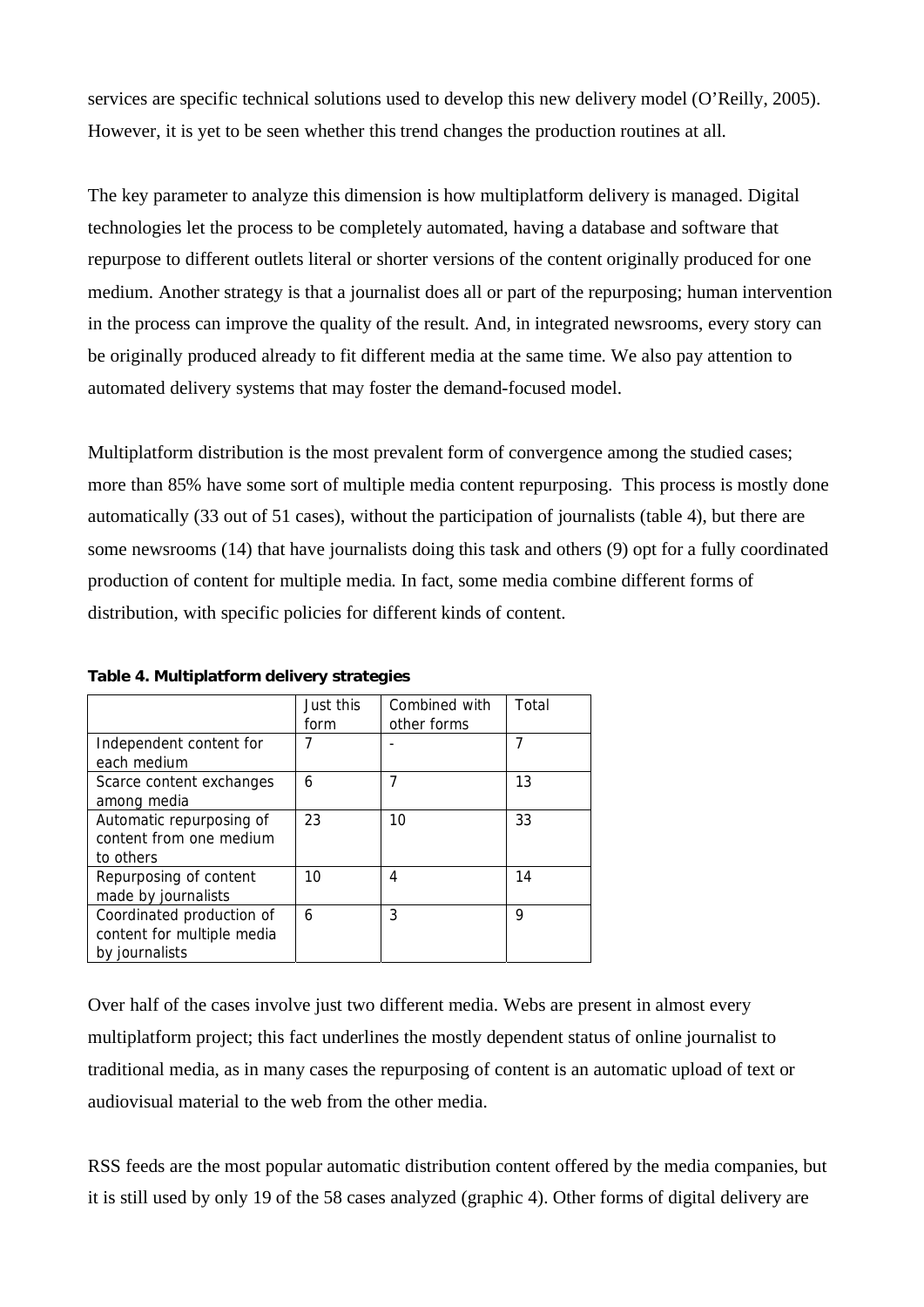almost anecdotal. National media are the ones that have more services available, suggesting that technological development might be hindered by the smaller size of regional media.



 **Graphic 4. Automatic digital distribution systems** 

CCRTV, the public Catalan broadcasting company, is one of the exceptions to this rule. In fact, they have one of the most complex content repurposing systems. Radio and television programs are systematically available online both live and on demand. Broadcasting news texts are adapted for the web by online journalists, whom also check for agency wires to complement the stories. These online texts are automatically delivered to mobile phones and TV sets in shorter one-paragraph versions. In election days, result graphics are generated from a common database for TV and the Internet. All these multiplatform strategies are managed and developed by the Interactive division of the company, with very little involvement form the broadcasting newsrooms.

Another outstanding example of multiplatform delivery is Prisa, one of the biggest multimedia groups in Spain. In this case, it is also the online division, Prisacom, the one that has led the effort for content sharing among media. Prisacom manages the websites of the newspapers, radio and television networks of the group. All the sites share a single content management system that allows for the easy crossposting of content generated by any of the media. The online version of the newspaper *El País* is the one that most benefits from this strategy, as it offers video and audio as a complement of their text stories. The print and broadcasting newsrooms have their own pace and priorities and are actually located in different buildings, and are not involved in this multiplatform strategy.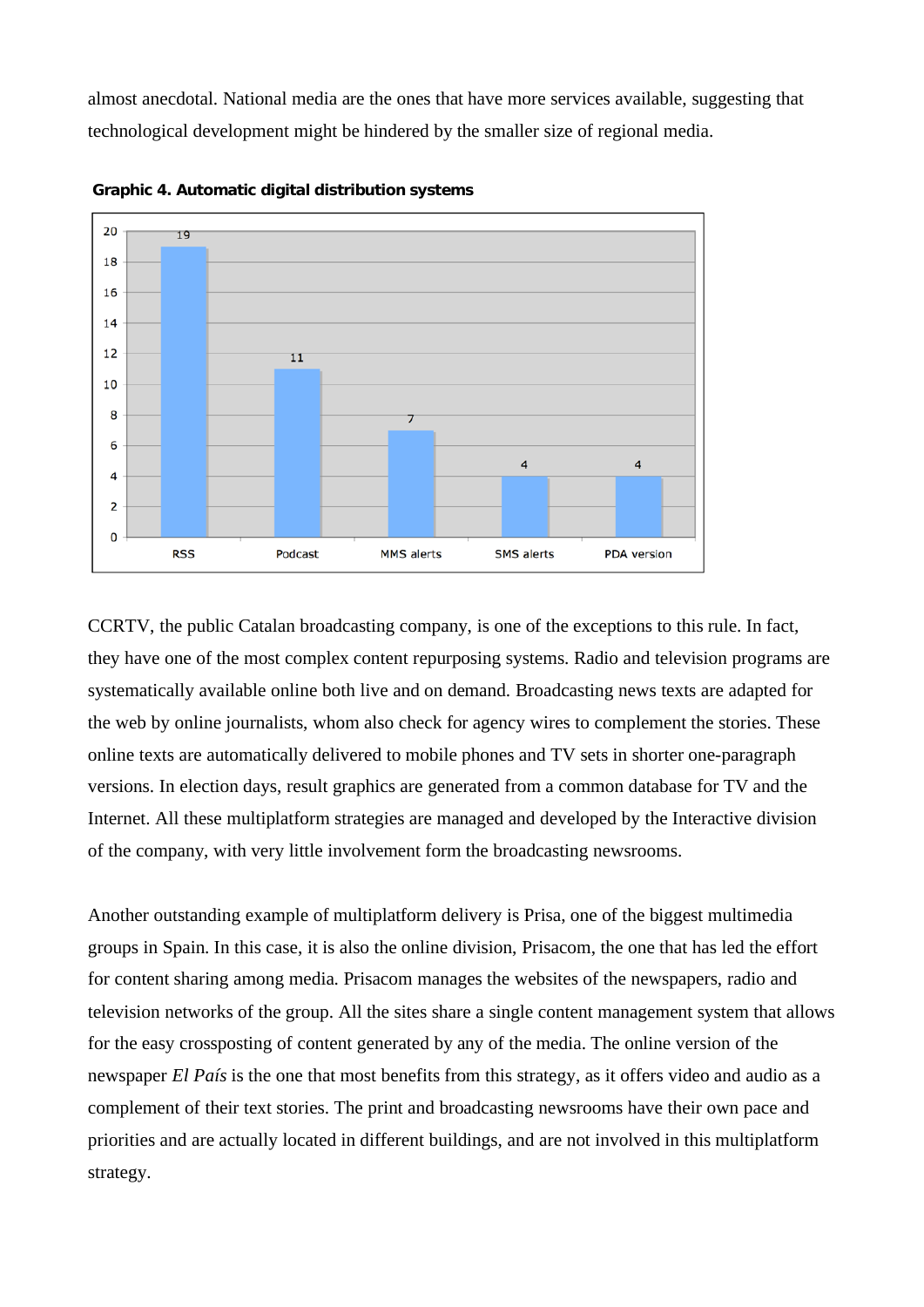# **5. Active audience**

Current media trends do not only seem to blur the differences among the media, but also the distance between producers and audiences (Jenkins, 2004). The origin of this redefinition of the relationship between journalists and citizens can be found in the qualitative changes in the audience habits and attitudes (Livingstone, 1999), namely fragmentation, specialization and active participation. Digital distribution technologies discussed in section 4 allow for the customization of content and ease the production of news that is highly targeted to specific niche audiences (Tewksbury, 2005). But it is active participation what may have a greater influence in the redefinition of professional journalism.

Blogs, wikis and other self-publishing tools have eased the ability of the netizens to produce their own content and potentially reach a global audience. It is not the first time in history that citizens produce content besides the professional news media (Deuze, 2005), but until the Internet popularized free, easy and effective tools, journalists tended to ignore those rather marginal citizen media initiatives. In the last years, not only has user-generated content production rocketed, but also a culture of dialogue and collective deliberation around news has consolidated in the blogosphere (Deuze, 2006). Authors have stressed that this *citizen journalism* initiatives complement media coverage and actually can act as watchdogs of the performance of professional journalists (Atton, 2003; Bowman and Willis, 2003; Burns, 2006; Cooper, 2006). Others have highlighted the risks of the active audience: anonymity, lack of responsibility and ethical standards, involvement in the reported events (McBride, 2006; The Editors Weblog, 2006).

Whatever are he consequences of citizen content production, professional media have started to explore the possibilities of engaging their audiences not only in news commentary but also in news production somehow, with sections devoted to publish newsworthy user contributions (stories, photos, videos). Our analysis of this convergence dimension is a catalogue of the options offered by the media to promote their involvement. The implications of these strategies for the quality of the news are still an open research question that this paper cannot address.

Most of the participation opportunities for the audience are in the context of the media companies websites, even though this form of convergence is the least popular of all: just 22 cases out of 58 offer some sort of active audience tool beyond the old-fashioned forums and polls (we did not count these forms of participation, as they are usually apart from the news content of the sites.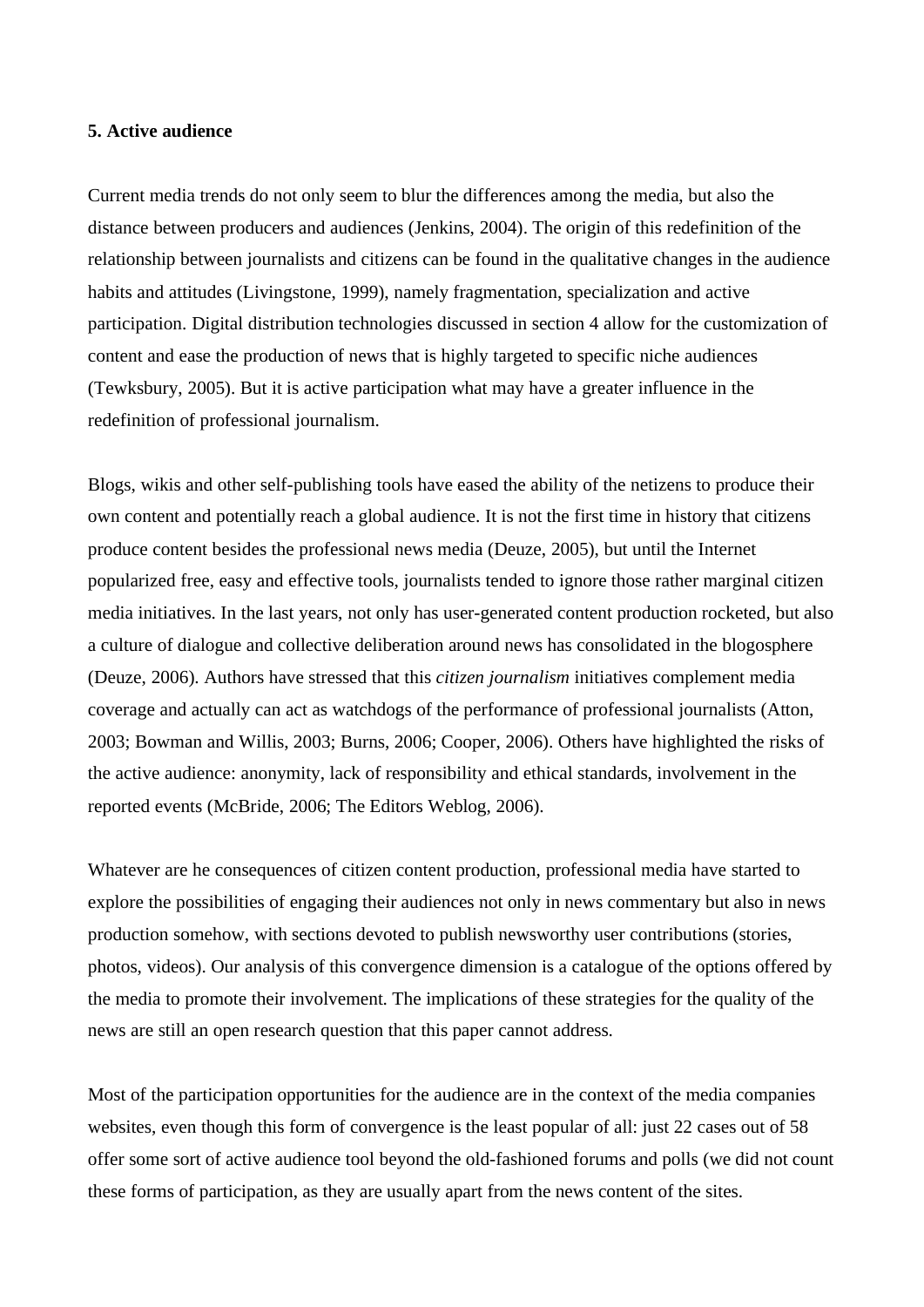Few websites offered options for the users to get involved in some sort of news production (stories, photos, videos). Beyond the web, only two free newspapers and a TV network would invite their audiences to submit news materials that would be published as user contributions. Comment opportunities for the audience are a little bit more usual, especially in journalists' blogs. These trends suggest that Spanish media are still reluctant to blur the barriers between professionals and citizens (graphic 5).





National newspaper websites lead the exploration of user-generated content, but some local media are as active as them. Participation services are usually developed as a group of different options (three is the most common number), with some cases that have almost all the services (Prisa and Vocento are remarkable in this regard). This leadership of newspapers is also found in web 2.0 services, those that let users connect news stories to websites for the collective sharing of relevant stuff (such as Digg, Technorati, del.icio.us). Actually only five different media companies offer some of these options.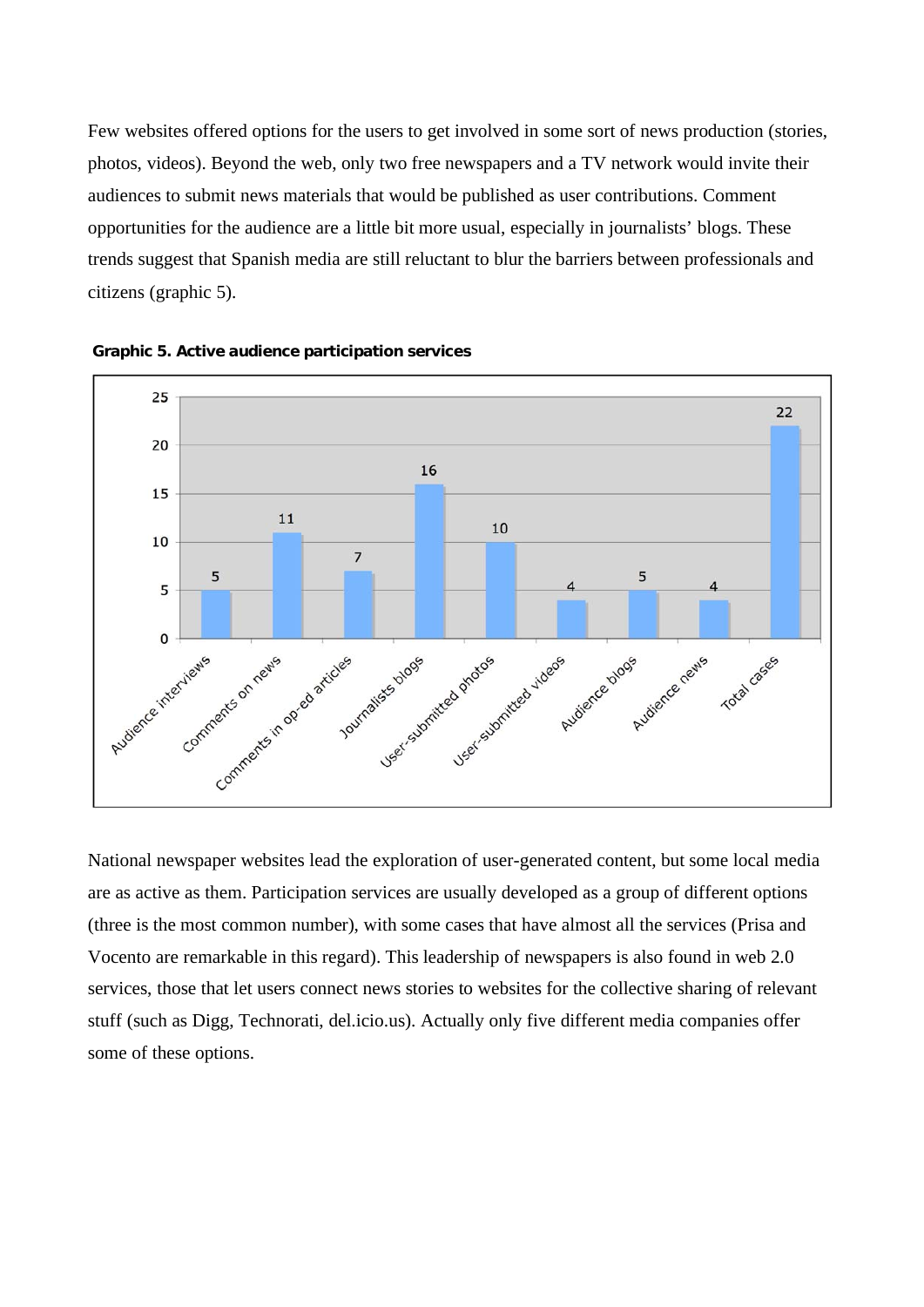## **6. Discussion**

The four dimensions of journalistic convergence presented in this paper allow for a realistic and comprehensive approach to current media trends. The case of Spanish media shows how this analytical model can be useful to locate the areas where innovation is being pursued in the profession under a contextualized approach.

Convergence trends must be interpreted taking into account that our sample concentrates on media companies that are already exploring this strategy. Other media companies should be surveyed to understand the reasons why they are not developing convergent projects. But in this "over-theaverage" cases studied, there are relevant conclusions to be drawn. Few companies explore the four dimensions of convergence at the same time, and in any of the dimensions the majority tend to choose quite modest strategies that do not seem to greatly challenge the established professional routines and values. In production integration, collaboration among independent newsrooms is the most common option, while automatic repurposing is the prevailing multiplatform delivery option. Audience participation, when fostered, is usually limited to commenting on the journalists' work. Engaging in the production of stories is an option in a minority of media and is clearly separated from professional news. Media multiskilling seems to be the only dimension where journalists might be faced with actual challenges, but it is usually limited to print-web and radio-TV relationships where the common ground seems to be more than the differences.

The fact that most of the convergence initiatives in the integration and multiskilling dimensions are at regional and local levels suggest that the main driver of these processes is business related: making small staffs as productive as possible in a context of media convergence at the corporate level. A deeper analysis of these cases would let us know the consequences of these trends to the quality of news produced and the attitude of journalists to this management decisions.

Instead, the most elaborated forms of multiplatform delivery and audience participation are mainly found at national media, which suggests that this dimensions of convergence, that are based on heavy technological developments, require big budgets to be implemented. More specific case studies would reveal if there are other motivations for this difference besides the company size, such as different images of the audience (Boczkowski, 2004b) or competitors' strategies.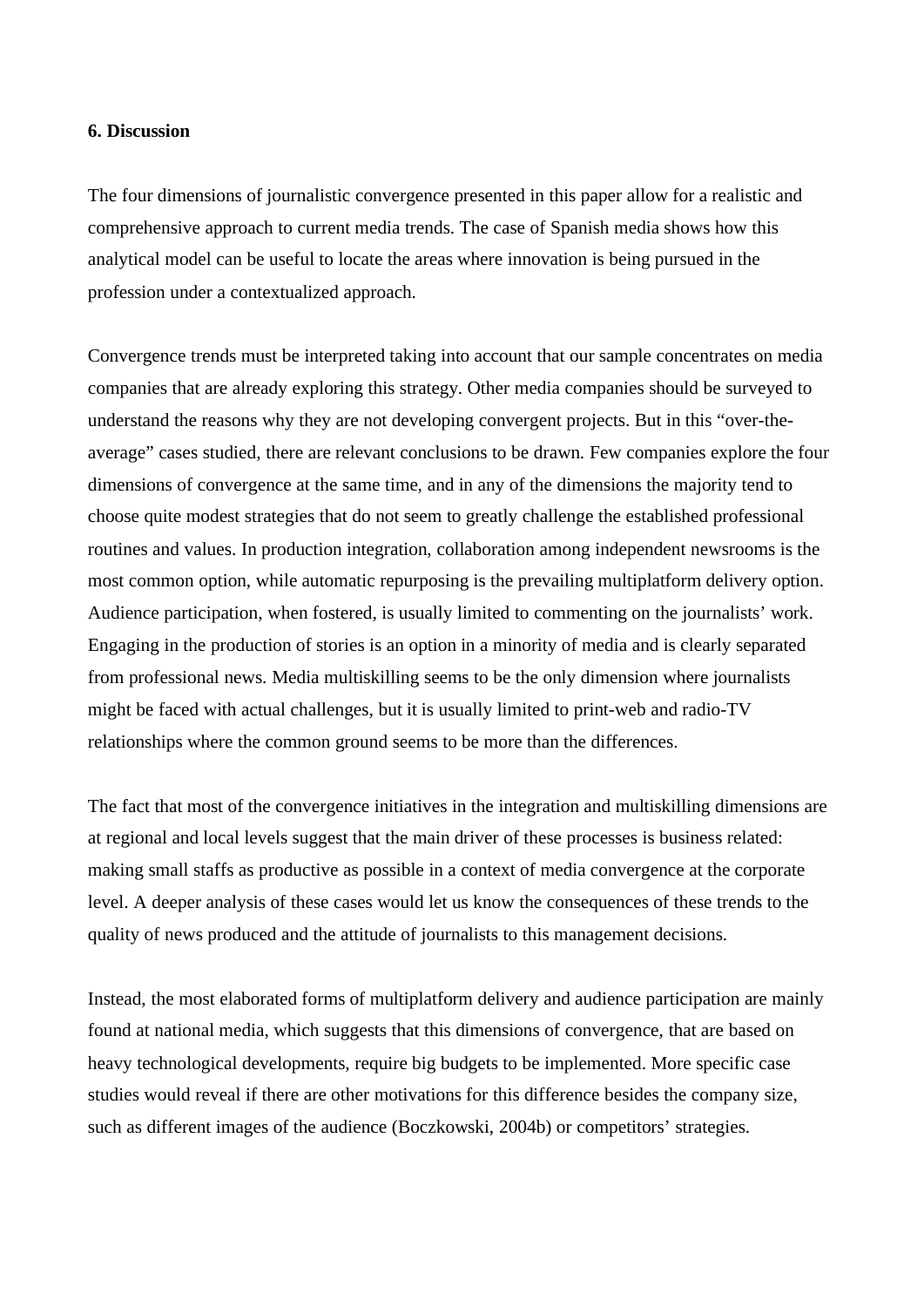This preliminary empirical research shows how the theoretical concepts are interconnected in the real cases: 75% of the cases analyzed were developing more than one dimension of convergence at the same time (table 5). Nevertheless, the cases are very evenly distributed, being two dimensions the most common situation. Companies exploring two dimensions were mainly split in those exploring integration and multiskilling and those developing multiplatform and active audiences, thus supporting our previous hypotheses.

**Table 5. Dimensions being developed simultaneously in the cases** 

| 1 dimension  |  |
|--------------|--|
| 2 dimensions |  |
| 3 dimensions |  |
| 4 dimensions |  |

Further research is needed to be able to explain the dynamics of the development of convergence in different media settings. The four dimensions can be a useful guide both for ethnographic and survey studies, and micro and macro perspectives on the phenomenon. We also hope that this conceptual framework can be useful to ease international comparisons of journalistic convergence.

# **References**

- Atton, C. (2003) What is 'alternative' journalism? *Journalism. Theory, Practice and Criticism*, 4(3), 267-272.
- Boczkowski, P.J. (2004a) The processes of adopting multimedia and interactivity in three online newsrooms. *Journal of Communication*, 54: 197-213.
- Boczkowski, P.J. (2004b) *Digitizing the news. Innovation in online newspapers.* Cambridge, Ma.: MIT Press.
- Boczkowski, P. J.; Ferris, J. A. (2005) Multiple Media, Convergent Processes, and Divergent Products: Organizational Innovation in Digital Media Production at a European Firm. *Annals of the American Academy of Political and Social Science*, 597(1), 32–47.
- Bowman, S.; Willis, C. (2003) *We Media. How audiences are shaping the future of news and information.* Reston, Va.: The Media Center at the American Press Institute. http://www.hypergene.net/wemedia/
- Bromley, M. (1997) The end of journalism? Changes in workplace practices in the press and broadcasting in the 1990's. In Bromley, M. and O'Malley, T. *A journalism reader*. London: Routledge.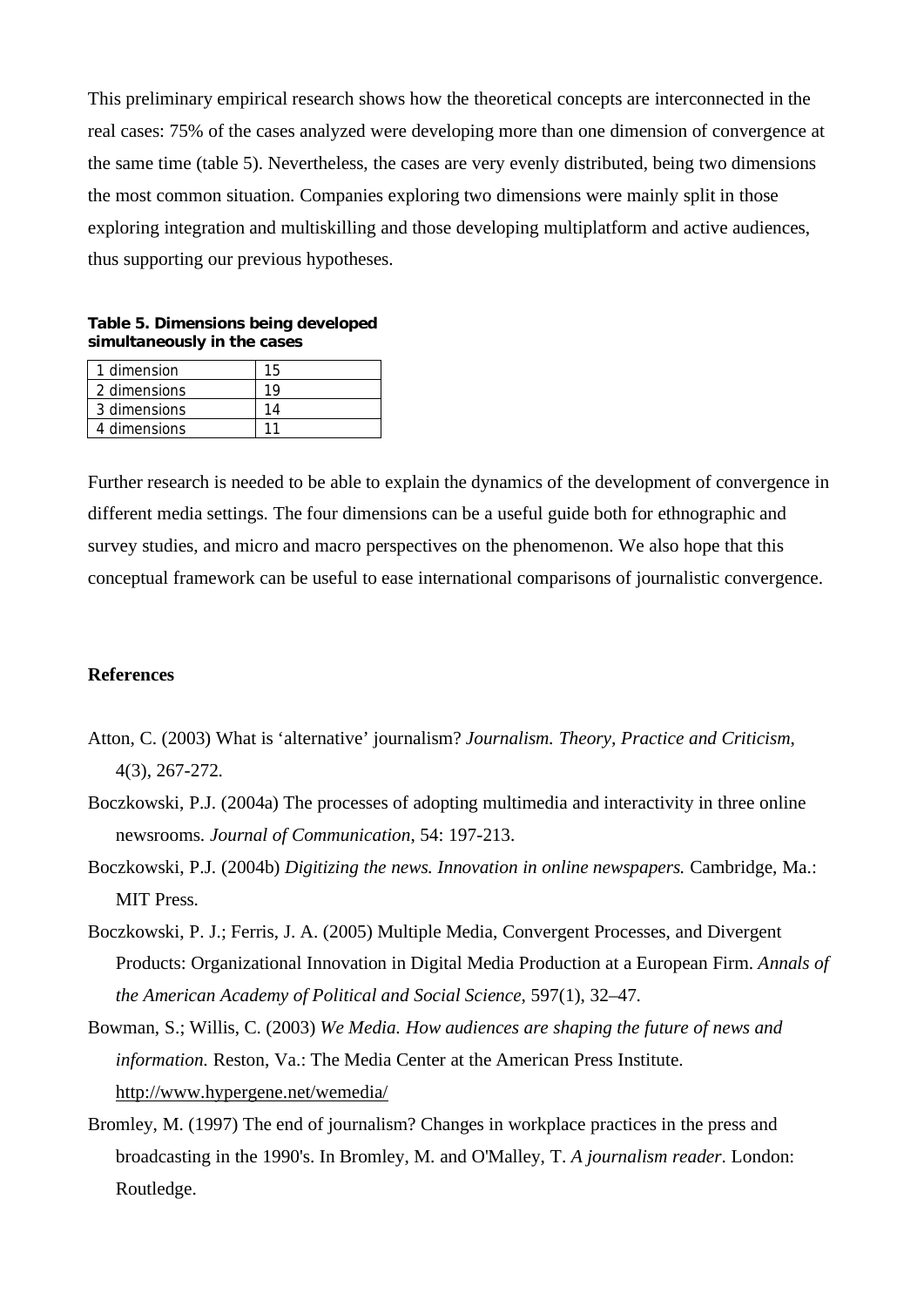Bruns, Axel (2005) *Gatewatching. Collaborative Online News Production.* New York: Peter Lang.

- Cooper, S.D. *Watching the Watchdogs: Bloggers as the Fifth Estate*. Spokane: Marquette Books, 2006.
- Cottle, S.; Ashton, M. (1999) From BBC Newsroom to BBC Newscenter: On changing technology and journalist practices. *Convergence*, 5(3), 22-43.
- Dailey, L.; Demo, L.; Spillman, M. (2005) The Convergence Continuum: A Model for Studying Collaboration Between Media Newsrooms. *Atlantic Journal of Communication*, 13(3), 150-168.
- Deuze, M. (2004) What is Multimedia Journalism? *Journalism Studies*, 5(2), 139-152.
- Deuze, M. (2005) What is Journalism? Professional Identity and Ideology of Journalists Reconsidered. *Journalism. Theory, Practice and Criticism*, 6(4), 442-464.
- Deuze, M. (2006) Participation, remediation, bricolage: Considering principal components of a digital culture. *The information society,* 22(2), 63-75.
- Domingo, D. (2006) *Inventing online journalism: Development of the Internet as a news medium in four Catalan newsrooms.* PhD dissertation. Bellaterra: Universitat Autònoma de Barcelona. http://www.tesisenxarxa.net/TESIS\_UAB/AVAILABLE/TDX-1219106-153347//dd1de1.pdf
- Dupagne, M.; Garrison, B. (2006) The Meaning and Influence of Convergence. A qualitative case study of newsroom work at the Tampa News Center. *Journalism Studies*, 7(2), 237-255.
- García Avilés, J.A. (2006) Desmitificando la convergencia periodística. *Chasqui (Revista Latinoamericana de Comunicación)*, 94: 34-39.
- García Avilés, J.A.; León, B.; Sanders, K.; Harrison, J. (2004) Journalists at digital television newsrooms in Britain and Spain: workflow and multi-skilling in a competitive environment. *Journalism Studies*, 5(1), 87-100.
- Huang, E.; Rademakers, L.; Fayemiwo, M.A.; Dunlap, L. (2004) Converged Journalism and Quality: A Case Study of The Tampa Tribune News Stories. *Convergence*, 10(4), 73-91.
- Jenkins, H. (2004) The Cultural Logics of Media Convergence. *International Journal of Cultural Studies*, 7(1), 33-43.
- Kansas, D.; Gitlin, T. (1999) What's the rush? *Media Studies Journal*, 13(2), 72-76.
- Ketterer, S.; Weir, T.; Smethers, J.S.; Beck, J. (2004) Case Study Shows Limited Benefits of Convergence. *Newspaper Research Journal*, 25(3), 52-65.
- Killebrew, K.C. (2005) *Managing Media Convergence: Pathways to Journalistic Cooperation.*  Ames, Ia.: Blackwell.
- Klinenberg, E. (2005) Convergence: News production in a digital age. *Annals of the American Academy of Political and Social Science*, 597(1), 48-64.
- Livingstone, S. (1999) New Media, New Audiences? *New Media and Society*. 1(1), 59-66.